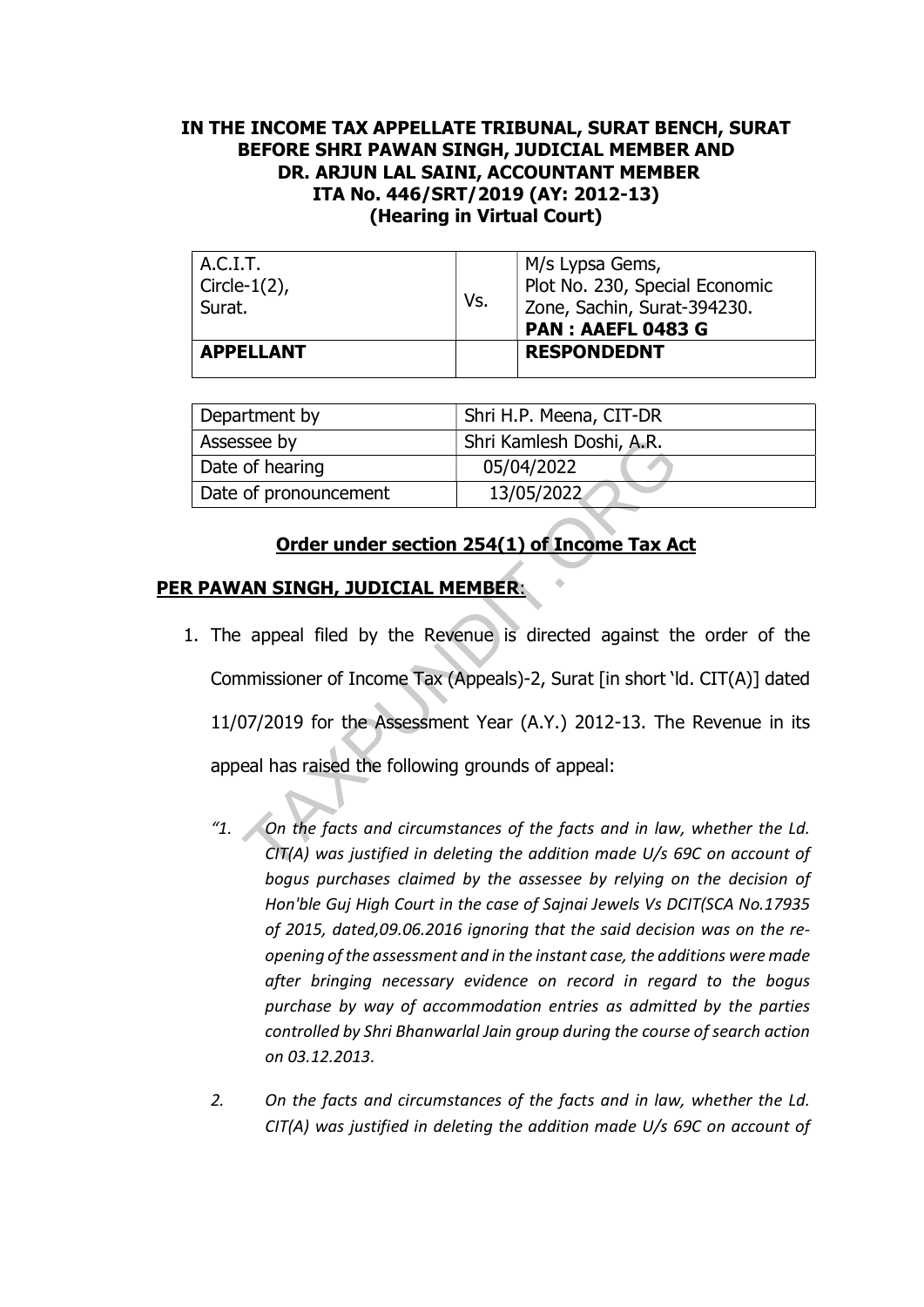bogus purchases claimed by the assessee on the ground that since source of payments for purchase are duly explained in the books of accounts, the provision of section 69C was not applicable without appreciating the fact that the assessee failed to produce the day to day purchase and consumption register of goods and failed to establish any physical transfer of goods against the impugned payments alleged to have been made through banks and therefore, the entire transactions are merely book entries in the nature of sham transactions which is the characteristic of accommodation entry.

- 3. On the facts and circumstances of the facts and in law, whether the Ld. CIT(A) was justified in deleting the addition made U/s 69C on account of bogus purchases claimed by the assessee on the ground that even if the purchases are bogus , the same will qualify for deduction U/s 10AA as it is derived from the same eligible business, ignoring the fact that such income would not qualify as business income for getting deduction U/s 10AA and that it should be treated as income from other sources by applying section 69C of the IT Act . On the facts and circumstances of the facts and in law<br>CIT(A) was justified in deleting the addition made U/s to<br>bogus purchases claimed by the assessee on the groun<br>purchases are bogus, the same will qualify for deductio
- 4. It is, therefore, prayed that the order of the ld. CIT(A) may be set aside and that of assessing office may be restored to the above extent."
- 2. Brief facts of the present case are that the assessee is engaged in the business of cutt ng, polishing and manufacturing of diamonds. The assessee also in imports rough and export of polished diamonds. The assessee filed its return of income for the Assessment Year (A.Y.) 2012-13 declaring NIL income. In the computation of income, the assessee claimed deduction under Section 10AA of the Income Tax Act, 1961 (in short, the Act) of Rs. 40,91,698/-. The case of assessee was selected for scrutiny. During the assessment, the Assessing Officer noted that the assessee has shown certain purchases from the entities managed by Bhanwarlal Jain group. Bhanwarlal Jain group were indulging in providing accommodation entries by running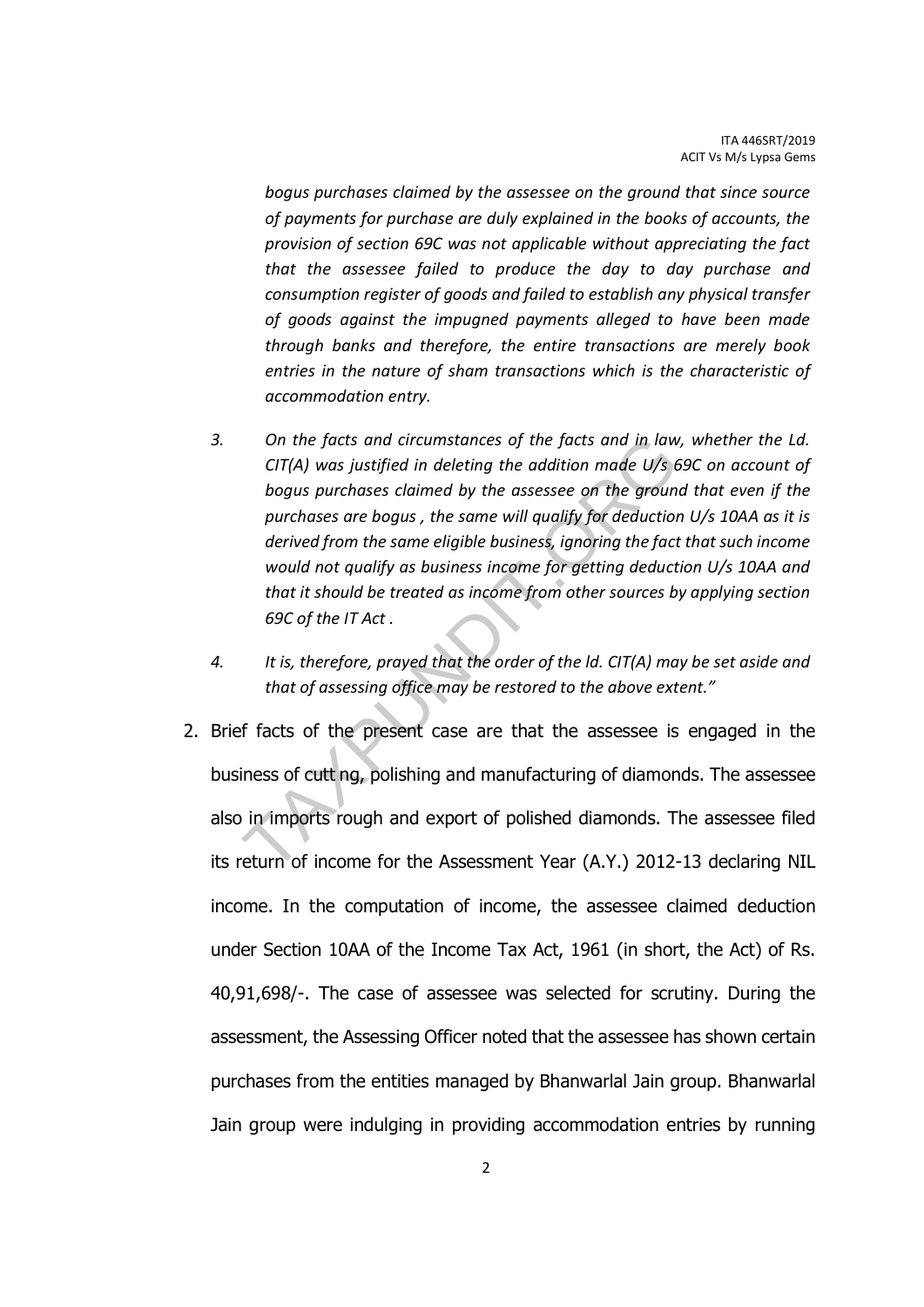various bogus concerns including Kothari & Company, Little Diam, Jewel Diam and Rahul Export. The assessing officer was having such information as the investigation wing of revenue made a search action on Rajendra Jain Group. The assessee has shown purchases from Kothari & Company, Little Diam, Jewel Diam and Rahul Export of Rs. 3.09 crores. The Assessing Officer after referring the modus operandi of Bhanwarlal Jain and its group, issued show cause notice to the assessee as to why the aggregate amount of purchase of Rs. 3.09 crores should not be treated as unexplained expenditure and added to the income of asse see. The assessee filed its reply dated 30/03/2015 and stated that the alleged statement of Bhanwarlal Jain recorded by the Investigation Wing are general and self-contradictory. It relates to accommoda on entries of purchase, loans and advances to various parties and not specific or to any of the party. The assessee furnished ledger confirmation, ITR, copy of computation of income, Profit & Loss account and the bank statement showing the payment through banking channel. The assessee also stated that the proposed addition is based on assumption and presumption. The assessee also asked for cross examination of Bhanwarlal Jain. The assessee also relied on certain case laws which is recorded by the Assessing Officer in the assessment order. The assessee also claimed that its income is exempt under Section 10AA of the Act and there is no motive of lowering down the profit. Addition if any should be considered while making the deduction under Section 10AA of the Act and w cause notice to the assessee as to why the aggre<br>chase of Rs. 3.09 crores should not be treated<br>enditure and added to the income of asse see. The<br>y dated 30/03/2015 and stated that the alleged statem<br>recorded by the Inve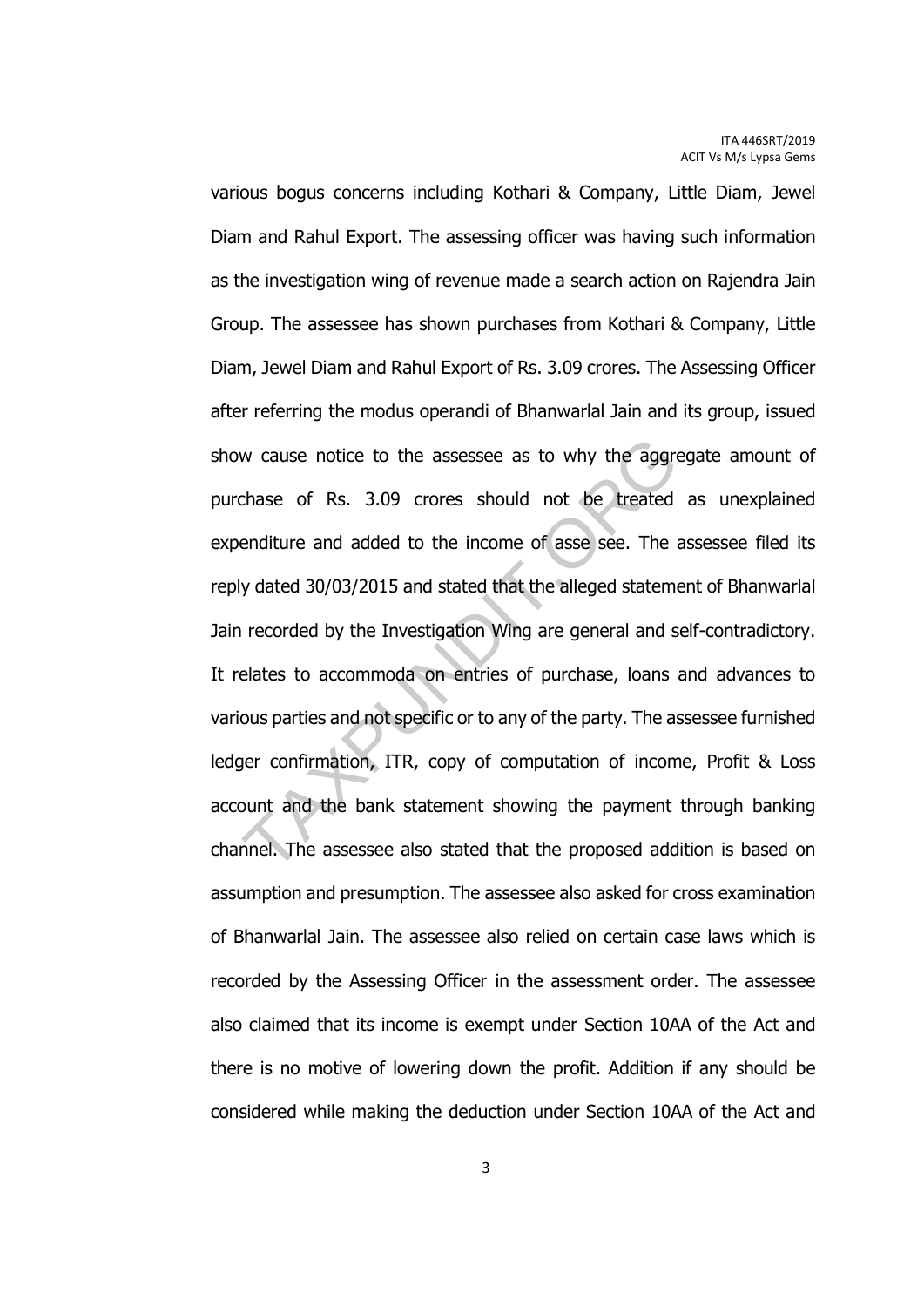relied on the decision of Hon'ble Himachal Pradesh High Court in the case of CIT Vs. Allied Industries (2010) 229 CTR 462.

- 3. The reply of assessee was not accepted by the Assessing officer. The Assessing Officer on the basis of statement of Bhanwarlal Jain and the report of Investigation Wing held that the evidence collected during the search operation is available with the Revenue about the accommodation entries provided by Bhanwarlal Jain group. Hence, the assessee's reply has no substance. On the contention of assessee that they are eligible for deduction under Section 10AA of the Act, the Assess ng Officer held that the assessee has claimed deduction on higher side The assessing officer held that the assessee has not established the physical delivery of goods. Day to day purchase register and consump ion register is not produced by the assessee. No stock in trade was and available with the hawala trader, though they were claiming as trader and importer of rough and cut diamonds. If no stock was found with the seller party, how the purchaser can get the physical delivery of goods, thus, the transaction so made are sham and mere books entry only which shows a perverted picture of the assessee. On the aforesaid observation the Assessing Officer disallowed the entire expenses on account of purchases from the four entities managed by Bhanwarlal Jain group of Rs. 3.09 Crore. ided by Bhanwarlal Jain group. Hence, the assesse<br>stance. On the contention of assessee that they are elig<br>er Section 10AA of the Act, the Assess ng Officer held i<br>claimed deduction on higher side. The assessing office<br>sse
- 4. On appeal before the ld. CIT(A), the assessee filed detailed written submission. In the submission, the assessee reiterated the similar fact as

4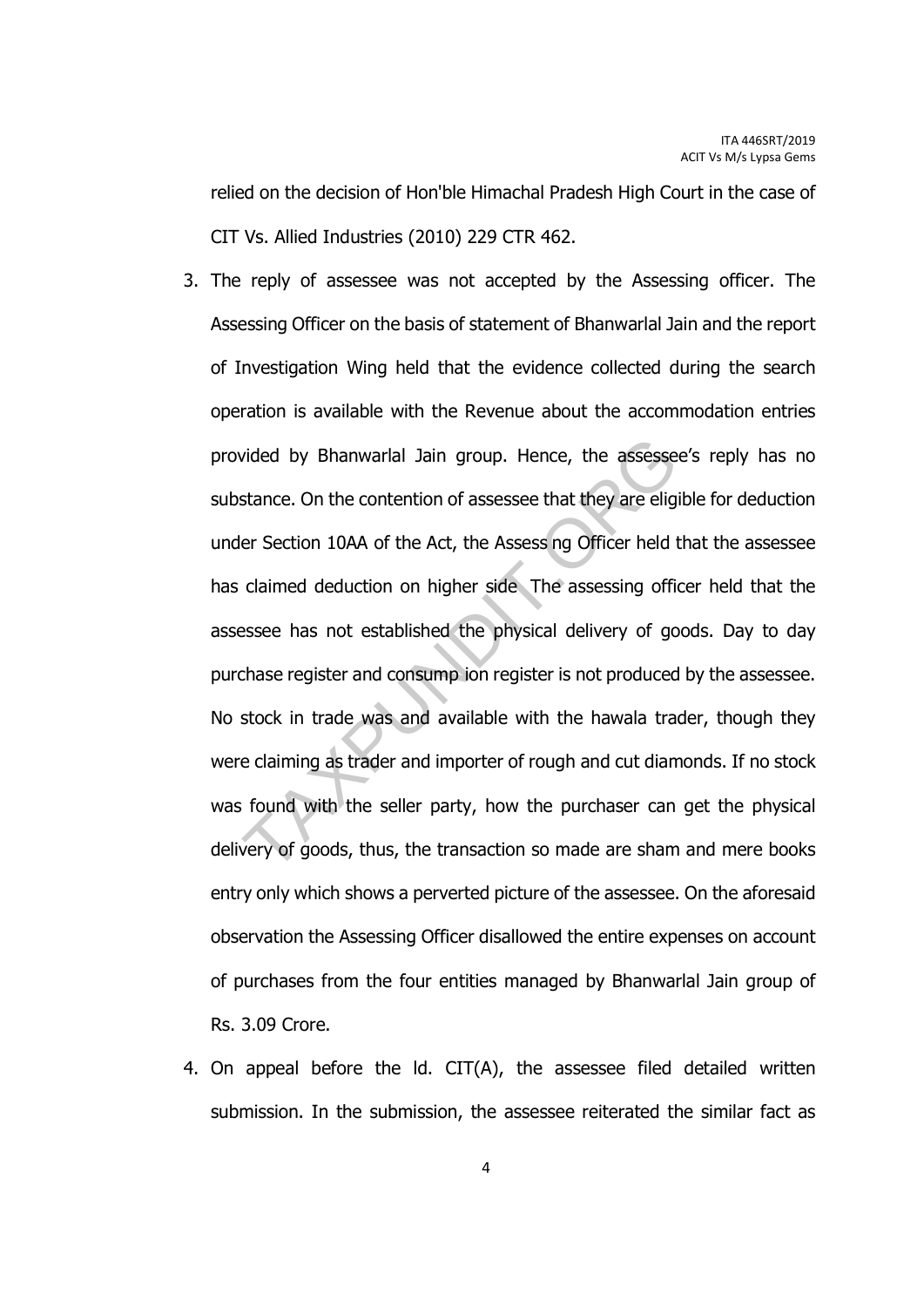contended before the Assessing Officer. The assessee also explained that they are in the business of manufacturing of cut and polished diamonds and rough diamonds. After manufacturing cut and polished diamond, they are exported to various parties outside the India. The unit of assessee is established in Special Economic Zone (SEZ), Sachin and the assessee complied with all conditions stipulated in Section 10AA and claimed exemption of Rs. 40,91,698/-. The assessee claimed that his case is covered by the decision of Hon'ble Gujarat High Court in the case of Sajani Jewels Vs DCIT in Civil Appeal No. 17935 of 2015 The assessee's only source of income is from business and there is no other source of income. All profits of the unit is derived from manufacturing activities and qualifies for deduction under Section 10AA of the Act. mption of Rs. 40,91,698/-. The assessee claimed that h<br>he decision of Hon'ble Gujarat High Court in the case of<br>T in Civil Appeal No. 17935 of 2015 The assessee'<br>ome is from business and there is no other source of in<br>the

5. The ld. CIT(A) after considering the submissions of the assessee has held that the Hon'ble Jurisdictional High Court in the case of Sajani Jewels (supra) held that there was no escapement of income for the concern eligible for Section 10AA deduction. The Hon'ble High Court also held that source of payment for purchases being duly explained from the books of account, the provisions of Section 69C is not applicable. The facts of this case is identical to the case of Sajani Jewels (supra). It was also held that even if, 5% of purchases are estimated for addition, the same will be qualifies for deduction under Section 10AA of the Act as it derived from the eligible business. Since the profit of business being eligible for Section 10AA, there is no incentive in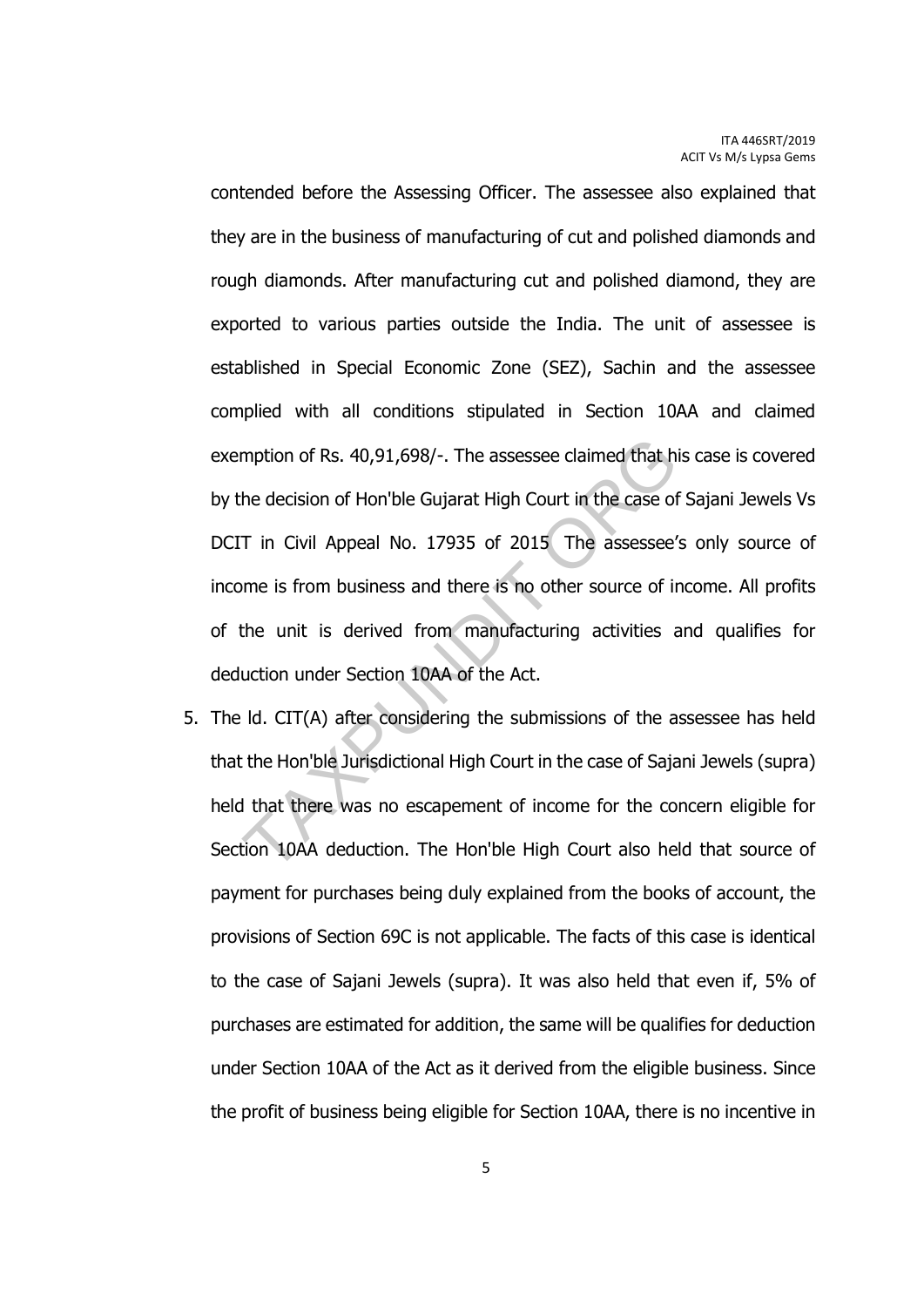inflating the purchases through bogus purchase bill. With the aforesaid view the ld. CIT(A) deleted the entire addition. Aggrieved by the order of the ld. CIT(A), the Revenue has filed the present appeal before this Tribunal.

6. We have heard the submissions of the learned Commissioner of Income tax -departmental representative (ld. CIT-DR) for the Revenue and the ld. Authorised Representative (AR) for the assessee. The ld. CIT-DR for the Revenue has supported the order of A.O. The ld. CIT-DR submits that the Investigation Wing of the Revenue made full-fledged investigation in the case of Bhanwarlal Jain and his group. Bhanwarlal Jain group was managing various companies, firms and proprietorship concerned in the name of his family members or relatives and there indulging in providing accommodation entries without actual delivery of goods. The assessee was shown purchases of 3.09 crores from Bhanwarlal Jain group and his various concerns. The assessee's transactions are not genuine and claimed bogus claim under Section 10AA of the Act on the basis of such in genuine purchases. No stock in trade was found at the time of search at Bhanwarlal Jain and his group concern. Bhanwarlal Jain disclosed the modus oprendi of their entry providing scheme as recorded by assessing officer in his order. The hawala dealer were not doing any genuine business except providing bogus entry. Once no stock was found with the seller party, how the purchaser can get the physical delivery of goods, thus, the transaction so made are sham and mere books entry. Mere payment of the purchases through banking channel enue has supported the order of A.O. The ld. CIT-DR<br>estigation Wing of the Revenue made full-fledged invertigation Wing of the Revenue made full-fledged invertigated in<br>exposition of the Revenue made full-fledged invertiga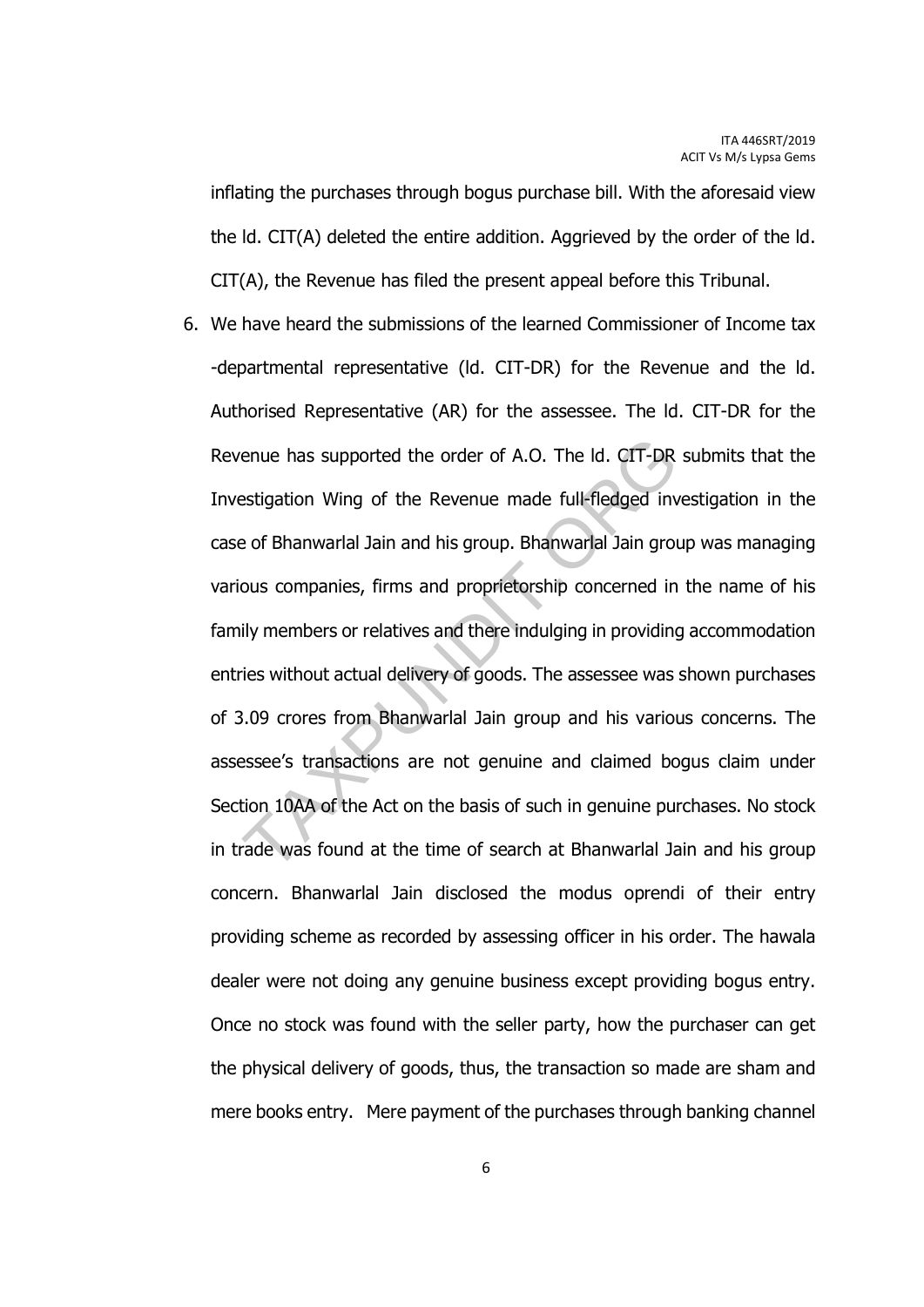is not sufficient, which is made only to show the sham transaction as genuine.

- 7. On the other hand, the ld. AR of the assessee submits that the assessee is eligible for deduction under Section 10AA of the Act, the entire profit of assessee is exempted under Section 10AA, and therefore, they have no occasion to make purchases from the alleged Hawala traders. The income of assessee is fully exempted under Section 10AA therefore, all the allegations of bogus purchases are false. The assessee has made genuine purchases. The Assessing officer has not rejected books of account nor disputed the sales/export of assessee The sale/export is not possible in absence of purchases. The manufacturing unit of assessee is situated in SEZ and exports are fully verifiable through custom authorities. The ld. AR further submits that the case of assessee is squarely covered by the decision of Hon'ble Jurisdictional High Court in the case of Sajani Jewels Vs DCIT (supra). assessee is fully exempted under Section 10AA the distance of bogus purchases are false. The assessee his chases. The Assessing officer has not rejected books butted the sales/export of assessee The sale/export is ence of
- 8. We have considered the rival submissions of the parties and have gone through the orders of the lower authorities carefully. We find that the assessing officer after recording reasons that the assessee is one of the beneficiary of the accommodation entry received from Bhanwar lal Jain proceeded for assessment. The assessing officer made the disallowance of the entire purchase shown from the entity managed by Bhanwar Lal Jain and his Group. We find that the assessing officer has not disputed the sale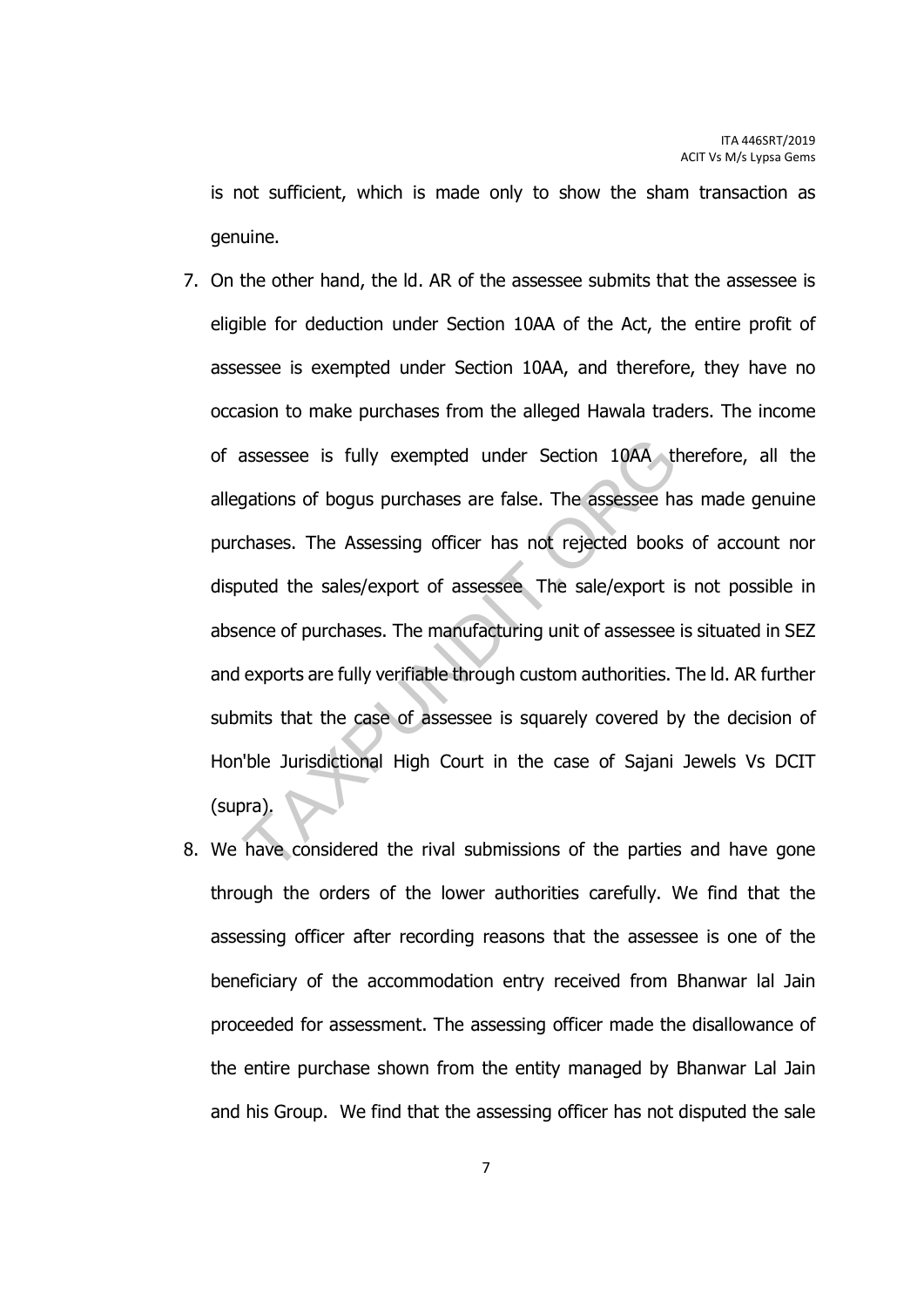of the assessee and merely held that the assessee has inflated expenses. The assessing officer has not rejected the books of account of the assessee. The sale and export of the assessee are also not disputed by the assessing officer. It is not possible to make sale in absence of purchases. It is settled position under law that when the genuineness of the purchases are doubtful and the sale is not disputed by the revenue authorities, only the income component of such transaction is to be disallowed to avoid the possibility of revenue leakage and not the substantial part o entire transaction. This view has been taken by Hon'ble jurisdictional High Court in the case of Bholanath Poly Fab (2013) 355 ITR 290 / 40 taxmann.com 294 (Guj). It is known fact that in case of Bhanwarlal Jain and its group concern, their income was assessed as entry provider which has been affirmed by the Tribunal. Before Ld. CIT(A) the assessee made similar submissions as made before assessing officer as well as before this Tribunal. The Ld. CIT(A) after considering the submissions of the assessee held that the Hon'ble Jurisdictional High Court in the case of Sajani Jewels (supra) held that there was no escapement of income for the concern eligible for Section 10AA deduction. The Ld. CIT(A) also held that Hon'ble High Court held when the source of payment for purchases was duly explained from the books of account, the provisions of Section 69C is not applicable. The Ld. CIT(A) took his view that the facts of this case is identical to the case of Sajani Jewels (supra) and deleted the entire disallowances. It was also held that even if, 5% of purchases are apponent of such transaction is to be disallowed to avoid<br>
enue leakage and not the substantial part o entire trans<br>
been taken by Hon'ble jurisdictional High Court in the c<br>
Fab (2013) 355 ITR 290 / 40 taxmann.com 294 (Gu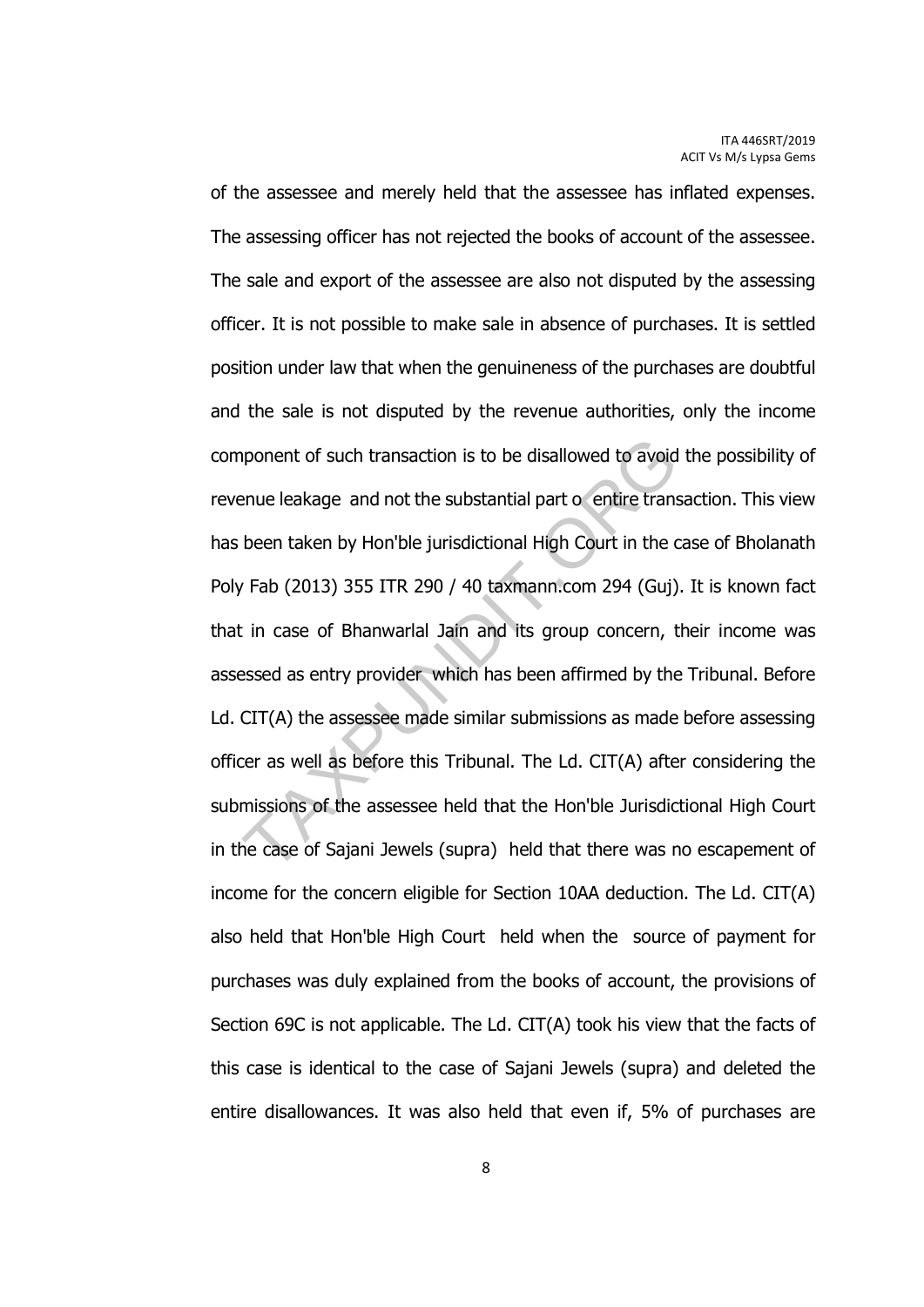estimated for addition, the same will be qualifies for deduction under Section 10AA of the Act as it derived from the eligible business. The Ld. CIT(A) solely relied on the decision of Sajani Jewels (supra). On careful perusal of the decision in Sajani Jewels (supra), we find that the said case is on the validity of re-opening under section 147 and other reference in the order is in the form of *obiter*. Thus, with our utmost regard to the decision of Sajani Jewels (supra) , the ratio of said decision is not squarely applicable on the facts of present case. In the present case the Assessing Officer clearly held that the assessee clearly failed to prove the del very of the goods. Day-to-day purchase register was not produced. Moreover, no certificate certifying that Custom Authorities had certified the purchases.

9. As we have already recorded th t the disallowance of 100% of the purchases are not justified when the sales of the assessee is not disputed. No doubt, the assessee is engaged in export of cut and polished diamonds and entire profit of the assessee from eligible export is exempt. Yet, the assessee has not fully established, the fact that entire purchases from the concern managed by Bhanwarlal Jain Group is genuine. The purchases from such hawala traders are mainly made to inflate the expenses. The Assessing Officer in para-3 of his order has clearly recorded the modus operandi disclosed by Bhanwarlal Jain and his associates during the search action. The payments in such transaction is made through banking transaction to show the sham transaction as genuine transaction. The combination of this board according is not squarely applicable sent case. In the present case the Assessing Officer clear sessee clearly failed to prove the del very of the get chase register was not produced. Moreover, no certification Autho